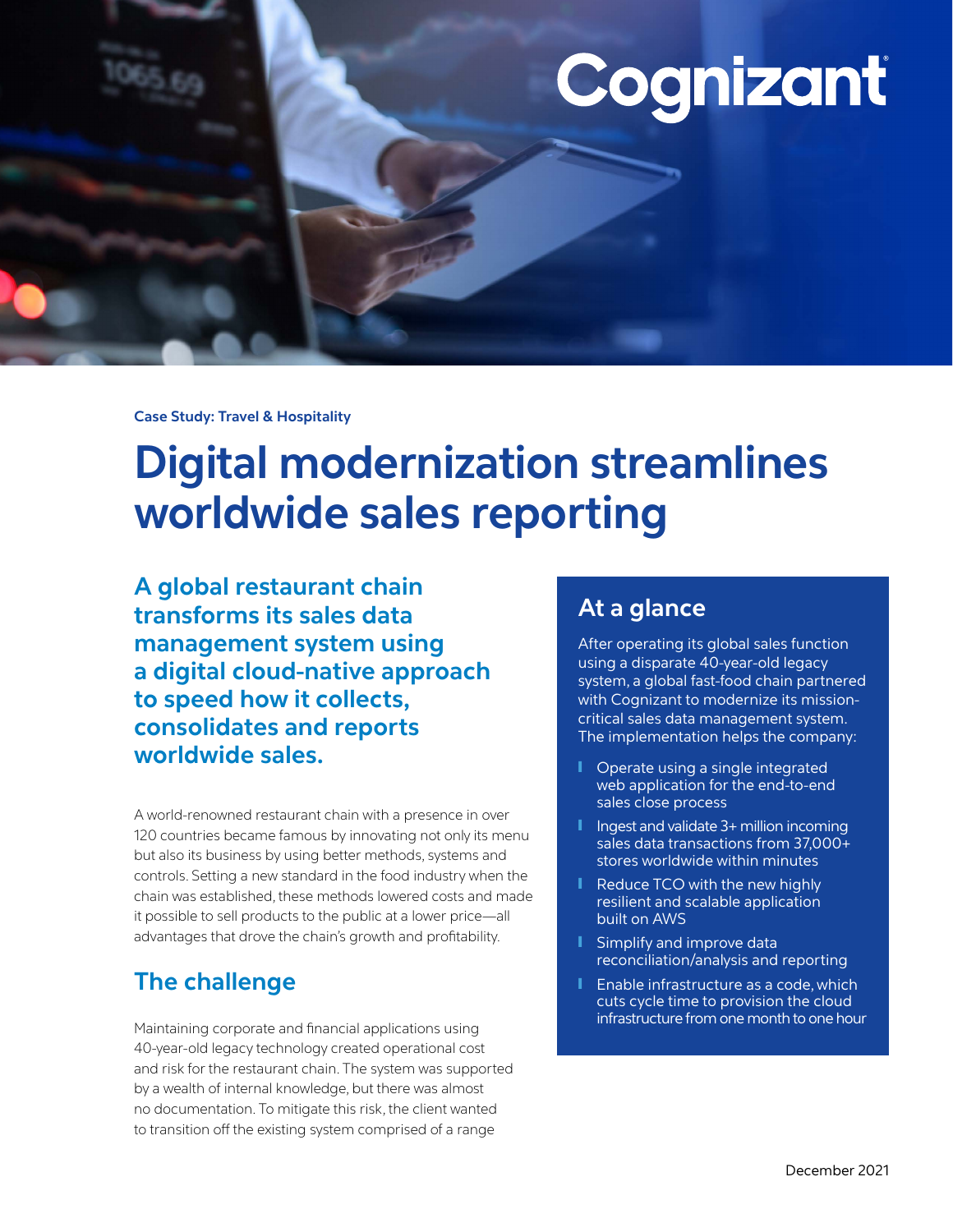of technology platforms that had repetitive functionality but inconsistent user interfaces across the geographies.

#### **Validating sales data from multiple sources**

In addition to the constraints of doing business using the legacy system, the chain had difficulty collating sales information from its more than 37,000 stores across the world. By identifying the client's key challenges, we defined the right course to platform modernization.

System challenges included:

- *I* Process inefficiencies due to a distributed application ecosystem, with separate sales apps for stores in different geographies, and data coming in from different systems, which was critical in creating a single sales report
- **High TCO** due to old technologies that limited the system's capabilities and increased maintenance costs
- **I** Difficulties extracting data for reconciliation/ analysis and reporting
- **I** A high number of manual errors due to a lack of robust validation rules
- **I** Unresponsive design due to a lack of file upload capabilities, the use of Microsoft Excel reports and the absence of any dashboard or analytics

Challenges with the monthly sales close process and timing added inefficiencies and reporting constraints. For instance, starting each month's sales reports required collating data from different systems and applying numerous business validations. This routine consumed a lot of time and introduced manual processing errors to the sales data.

Maintaining business data from three different business lines (corporate stores, international stores and US franchises) further complicated the monthend close process. This scenario, combined with already limited skilled resources to maintain the legacy systems, led to inconsistencies on reported

sales within enterprise systems.

## **The approach**

We initiated the project with discussions on how best to re-engineer the existing system architecture. To understand the complex business logic involved in the chain's global sales system, we proposed a discovery phase to document each business process, leveraging reverse-engineering tools to trace data lineage across several database technologies. As part of the technology transformation, we created detailed documentation to capture the as-is state and dis-integrated the legacy and tech-based monolithic solutions, moving them to a cloud-native digital solution on AWS.

After finalizing the technical design, we planned three sequential releases and began building the framework of the new system. To meet our client's goal of retiring its legacy platform, we first replaced all legacy applications and data dependencies. This required re-platforming and/or rehosting the apps and dependencies to a more modern, low-cost and low-risk solution.

#### **Delivering parallel releases on time**

Over the parallel releases, we targeted the chain's three different sets of business users, delivering a high-velocity minimum viable product with minimal overlap between the releases by the client's deadline. The transition to the new system began with a pilot that included a few operators and US franchises, and then several international users. This approach meant some users entered data into old systems while others entered it into the new system. We did a full cutover only after we were confident the applications performed as expected, minimizing the client's risk.

Throughout the project, we held product demos and sprint reviews every three weeks with product, business and IT owners to gather feedback. In addition, our in-house workforce transformation initiative, to upskill our internal resources to digital engineers, was integral to the successful delivery of this project.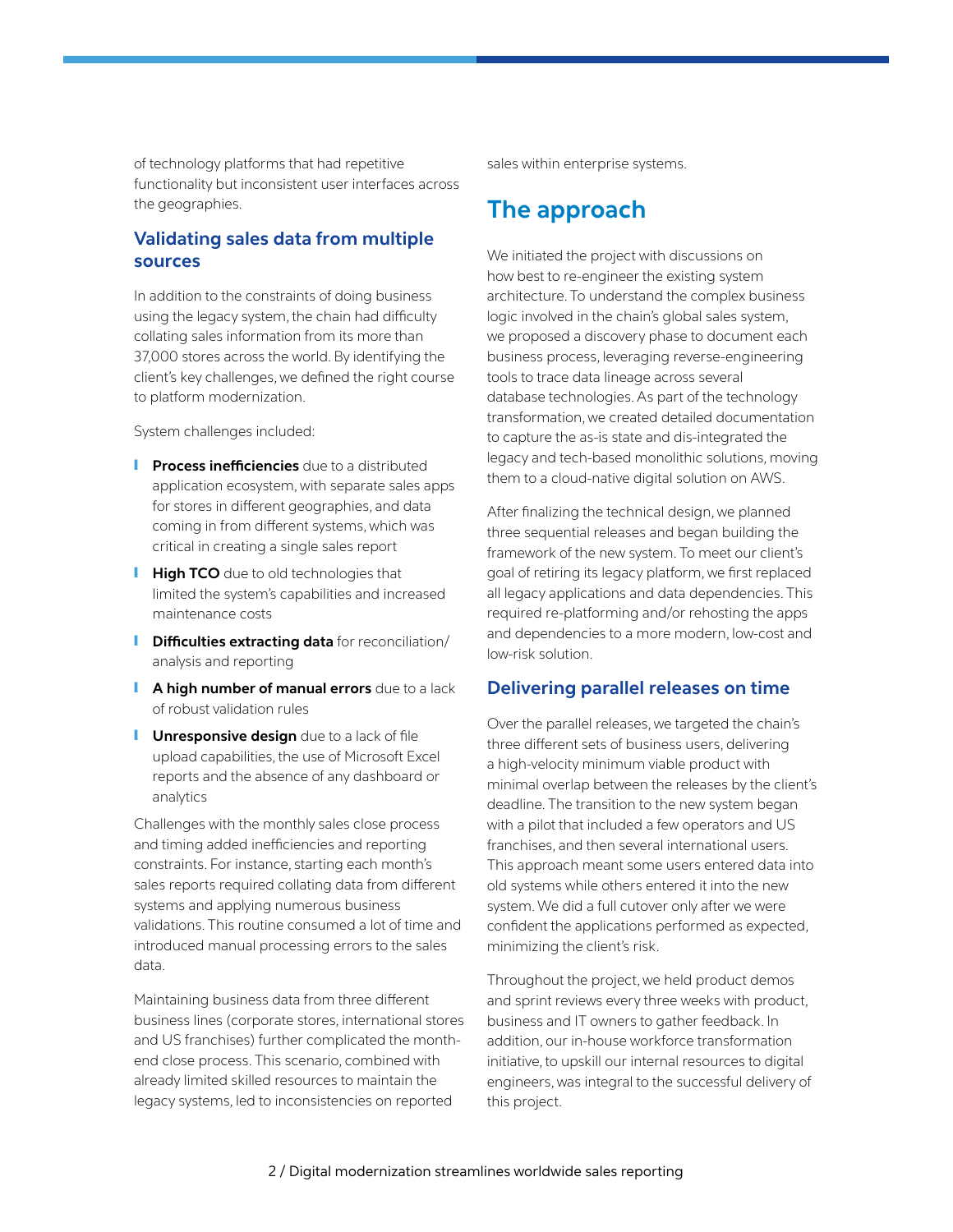#### **Modernized enterprise system**

We helped the client modernize its entire global enterprise system portfolio, which included a number of firsts. The cloud-native solution helped the client build a cloud infrastructure from scratch, facilitating its move to the cloud by embracing complete DevOps automation and Agile methodologies.

We leveraged multiple AWS tools and technologies to provide a robust sales modernization system, which is also mobile-compatible and integrated on the AWS platform. The autoscaling system provides real-time data processing with high availability and the capacity to handle peak concurrent users.

The new continuous integration/continuous delivery (CI/CD) pipeline allows one-click deployment and near-zero downtime. We converted more than 80 static offline mainframe reports and built over 20 real-time, user-intuitive Power BI analytics dashboards, enabling the client to produce various sales reports that its sales organization uses on a regular basis.

### **Business outcomes**

The entirely new, modernized global sales system is now a single, integrated web application that collects, consolidates and reports worldwide sales data, covering the end-to-end sales-close process. We transformed five distributed, 40-year-old legacy systems into an integrated, intuitive, cloud-native and single-source-of-truth system that supports streamlined processes.

The modernization program helps the client not only reduce its legacy footprint but also take a huge leap forward with digital transformation by delivering the first cloud-native digital solution within its global enterprise system portfolio.

#### **A new era of digital transformation**

The project has many technology and engineering process firsts within the client's environment. Benefits of the new system, which handles monthly data from more than 37,000 stores and is used

by over 2,200 users across the globe with ease, include:

- Reconciled the last 10 years of the client's global sales data into the new system
- Increased parallel processing at scale, with approximately 3 million transaction data points from 37,000 stores globally, ingested and validated within minutes
- Created a highly scalable system that handles thousands of sales submissions every 30 minutes, with 200 concurrent API invocations per sales submission
- Reduced cycle time to provision the cloud infrastructure from one month to one hour by enabling infrastructure as a code
- **I** Minimized risk by moving users to the new system gradually, running the old and new systems in parallel
- **I** Improved the back-end system for owneroperators by eliminating the need to log into different systems to gather data for monthly sales reporting via an integrated, intuitive, cloud-native and single-source-of-truth system that supports streamlined processes

The integrated system is highly available and resilient, with near-zero downtime. To ensure adoption, we not only implemented the new system but also trained trainers, created documentation and held demos with product owners, who trained the remaining operations teams across all 37,000 plus stores within the US and around the world.

#### **A cloud-based digital ecosystem**

In summary, we transformed and modernized a distributed, 40-year-old, error-prone and unresponsive sales management system. The fast-food chain now enjoys the benefits of a single window, highly responsive, resilient and scalable cloud-based digital ecosystem that handles restaurant sales closure reporting and data reconciliation processes from all international and US domestic markets. The solution makes a difference in the way the client and its partners derive value from systems.